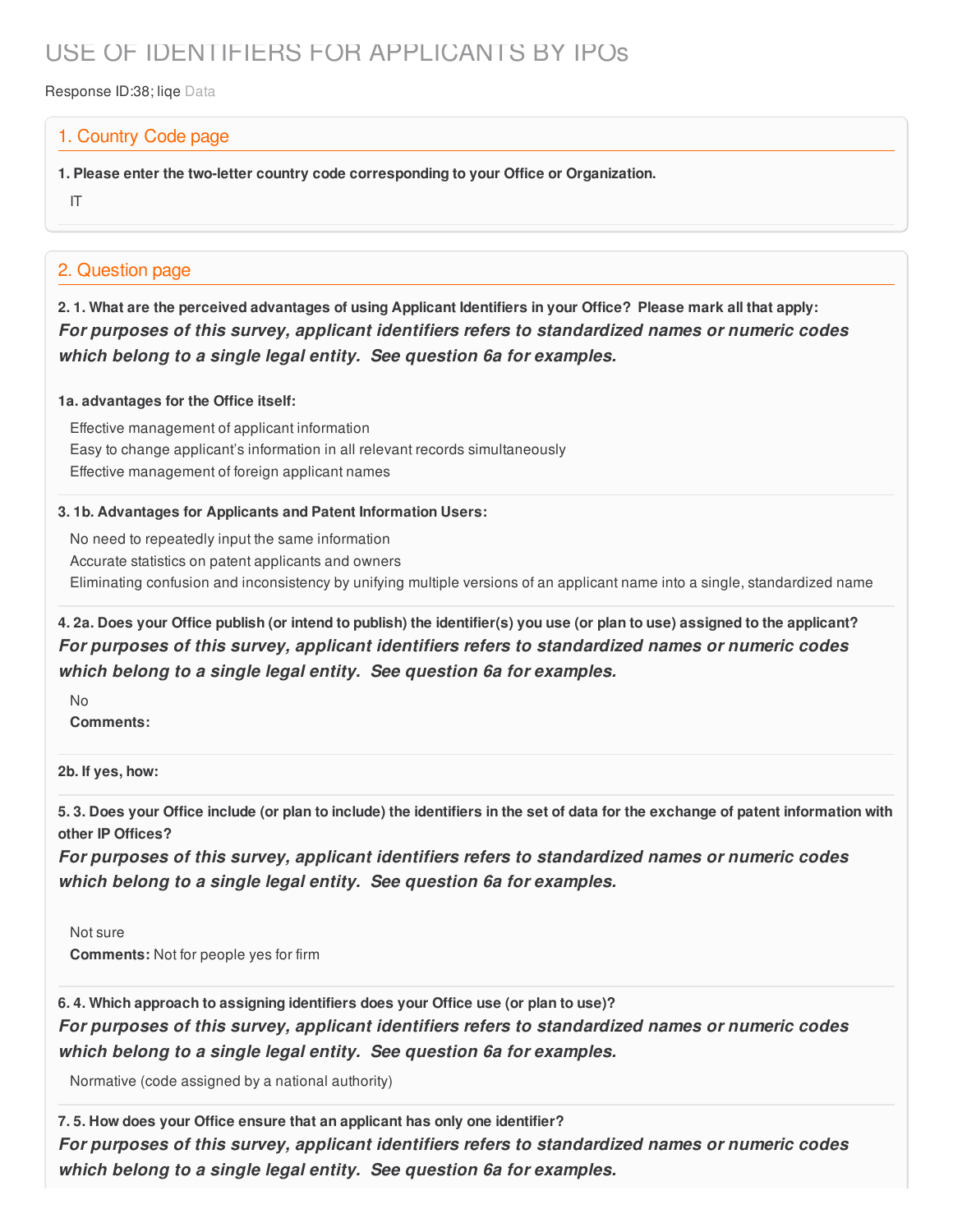In case of national applicants,: Tax number In case of foreign applicants,: Tax number

**8. 6a. What information does your Office request in order to determine identifiers for national applicants?**

*For purposes of this survey, applicant identifiers refers to standardized names or numeric codes which belong to a single legal entity. See question 6a for examples.*

Tax number **Comments:**

**9. 6b. What information does your Office request in order to determine identifiers for foreign applicants?** *For purposes of this survey, applicant identifiers refers to standardized names or numeric codes which belong to a single legal entity. See question 6a for examples.*

Tax number

10.7a. Does your Office consider that a Global Identifier (GID) would be a desirable solution for applicant name **standardization?**

Yes **Comments:**

**11. 7b. If yes, could you suggest how the GID should be established and maintained?**

12.7c. In case a GID is established, will your Office use both the GID and a national identifier at the same time, or will your **Office use the GID instead of a national identifier?**

both identifiers

# **13.PART B - NO IDENTIFIER**

8a. If your Office does not use or does not intend to use identifiers for applicants, please explain why:

*For purposes of this survey, applicant identifiers refers to standardized names or numeric codes which belong to a single legal entity. See question 6a for examples.*

14.8b. Please describe any alternative approach to the use of identifiers that your office is using or contemplates using, including how that approach deals with issues of name ambiguity (misspellings, multiple spellings, different character sets, **etc):**

*For purposes of this survey, applicant identifiers refers to standardized names or numeric codes which belong to a single legal entity. See question 6a for examples.*

15.9. Please explain any drawbacks or legal complications your Office may have related to using identifiers: *For purposes of this survey, applicant identifiers refers to standardized names or numeric codes which belong to a single legal entity. See question 6a for examples.*